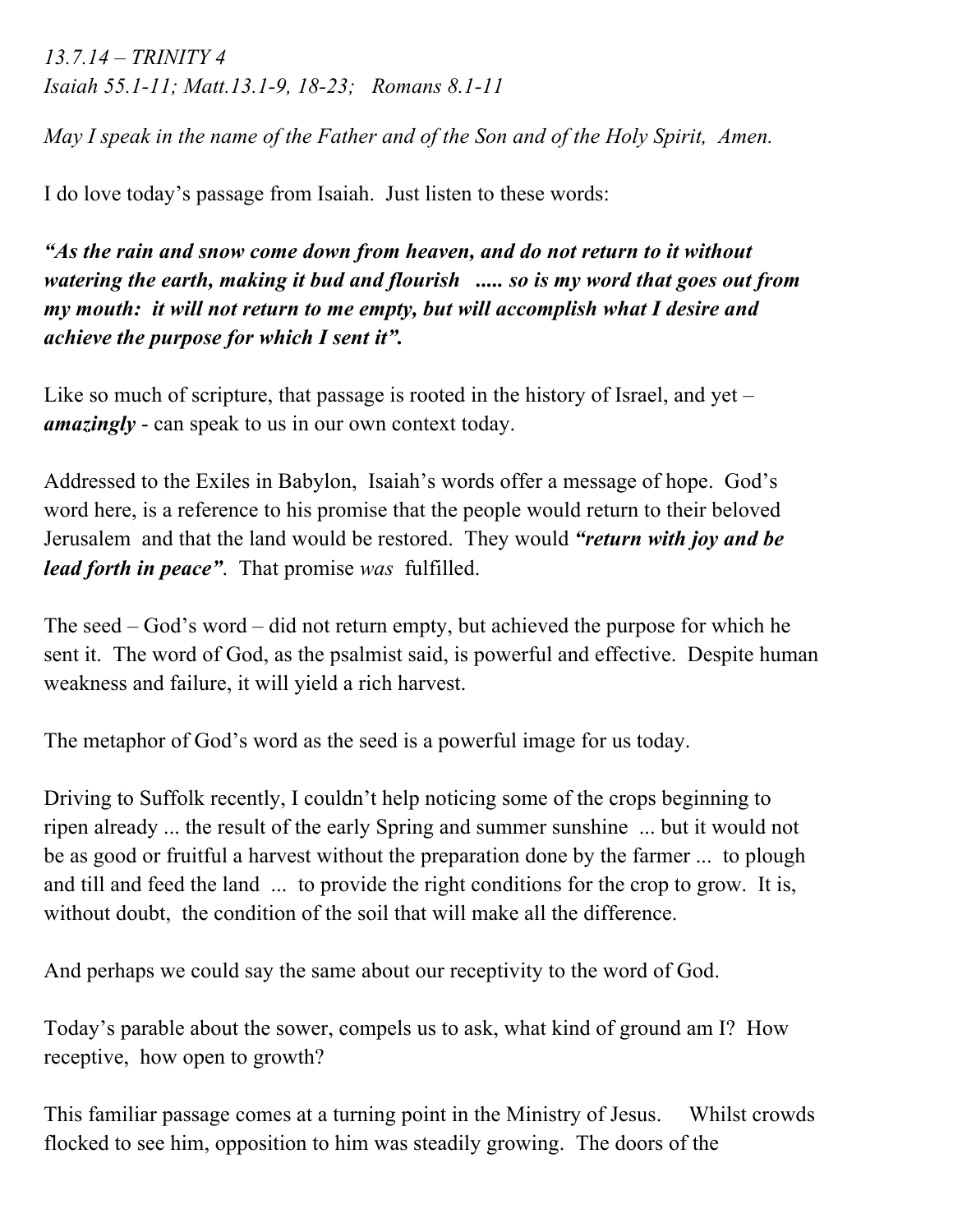synagogues were beginning to close to him. ... and so he began preaching from the seashore and to use parables.

The disciples who, as we know, had followed him gladly, must have been puzzled as to why there was such opposition to him. And we sometimes wonder about that, too, don't we.

Today's parable goes some way to explaining that conundrum, but as we can see, it's meaning wasn't immediately obvious to them. The word parable comes from the Greek parabole ... which means laying things side by side. William Barclay speaks of parables as "truth pictures", from which we have to discover the truth for ourselves. And as we see, even the disciples needed help to do that.

So how do we understand it? Well, the word of God is not unlike a seed in a number of ways.

It has life-giving power.

It has fruit-bearing quality – just one seed can produce a great harvest – eg sunflowers.. It must be planted *and* nourished.

And – and here is the key – it is the quality and the preparedness of the soil and the continuing care of it, that enables the seed to grow and to flourish.

Many conditions can prevent the seed of God's word from taking root or from developing further ... The mind closed by prejudice ... experience of tragedy or injustice, by loss or suffering; by the arguments of others ... or perhaps lives so busy there is simply no room for it to grow.

And like seeds in the desert, sometimes those seeds may lay dormant for many years, or may struggle for existence, until the rains come or conditions are more favourable.

Images of growth in both readings remind us that the Christian life is not intended to be settled or static. We are meant to keep on growing in faith and in our knowledge and understanding of God. That growth will be precarious at times ... as is growth in our gardens and in our countryside. Just as it is affected by drought ... by storms ... by vigorous weeds and so on, we, too, can be thrown by the storms of life, which sometimes leave us feeling dry and arid .. and at others overwhelmed by circumstances.

Today's parable was directed to two sets of people ... the crowd, who had probably come for any number of reasons – to see him, to be healed by him, perhaps to be fed